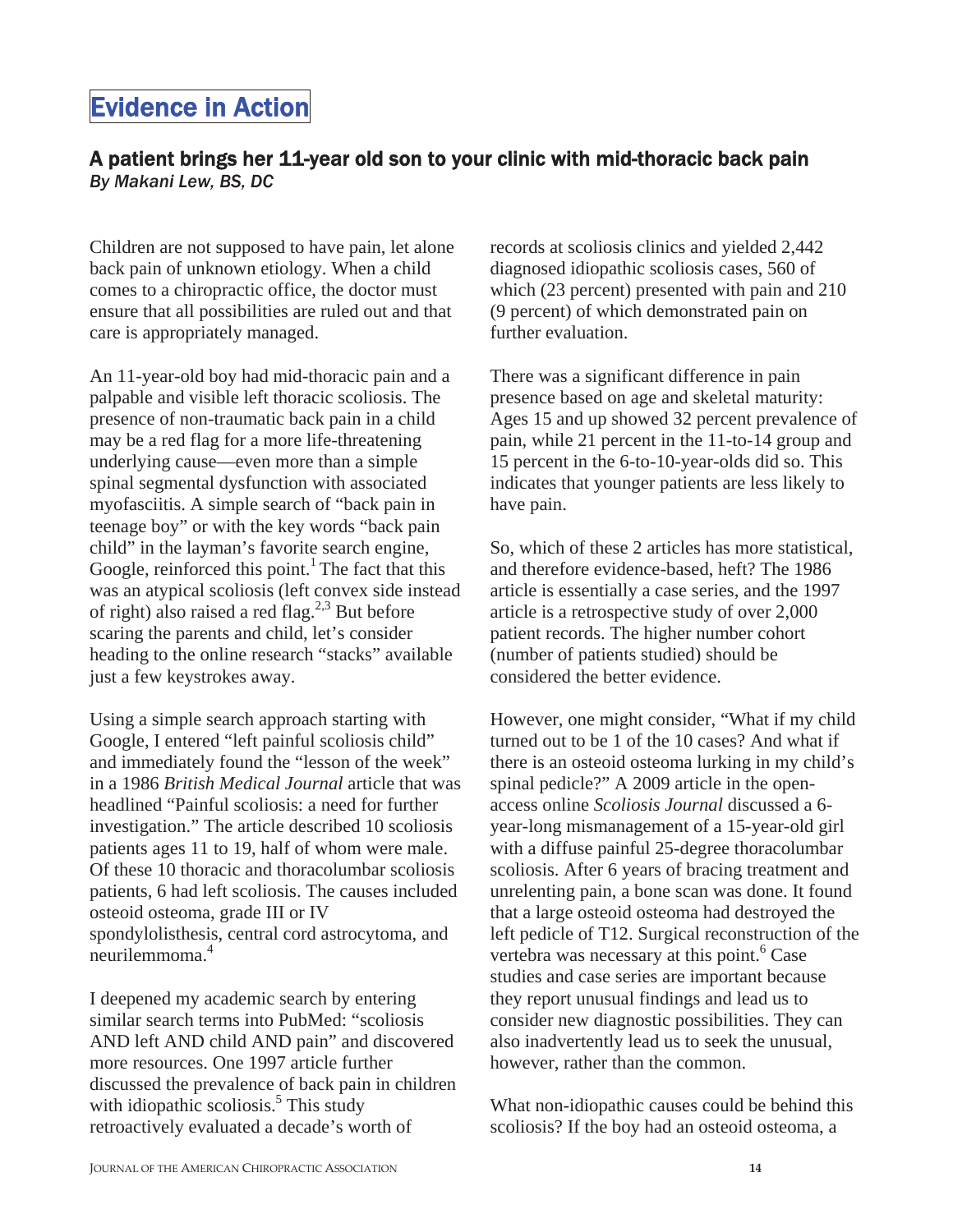generally benign lesion with an affinity for the pedicle in the thoracolumbar region, he would also have had the characteristic nocturnal back pain relieved by NSAIDs accompanying his scoliosis.<sup>7</sup> Scheuermann's disease should be considered as a concomitant problem since it is seen in teens, generally male, and leads to increased kyphosis (>45 degrees), with back pain worse in the afternoon and relieved by rest. However, in our case, the patient was slightly younger than the expected initial age of Scheuermann's disease, which is seen usually at ages 13 to 17, $\frac{7}{3}$  and his kyphosis on physical examination appeared to be within normal limits. A syrinx, or fluid-filled sac in the center of the spinal cord such as is seen in syringomyelia, is more likely to be found in the upper-thoracic region and have other neurologic findings, such as the classic "cloak and gloves" paresthesias and later motor weakness. Other serious diagnoses that have been listed as associated with painful and/or atypical thoracic scoliosis include neoplasm and infection.

Commonly accepted risk factors for underlying pathology in scoliosis for which MRI should be ordered have classically been as follows:

- 1. Scoliosis diagnosed before age 10
- 2. Single left thoracic curve or other atypical curve presentations
- 3. Larger curve size in a skeletally immature patient
- 4. Rapid curve progression
- 5. Abnormal neurologic findings
- 6. Chronic, unrelenting, function disturbing back pain or headache or nocturnal pain $3$

Which physical examination procedures would determine if further diagnostic imaging is necessary? A literature search using "physical examination AND thoracic spine" provides guidance and direction. There are few orthopedic or neurologic tests for the thoracic spine; however, important tests include Adam's flexion and lateral flexion tests to establish the flexibility or non-structural component of the scoliosis, as well as the superficial abdominal reflex (a diagonal swipe on the skin to cause a normal

movement of the umbilicus toward the stimulus, also known as SAR).

In one retrospective study of 93 scoliosis patients,<sup>8</sup> there was a 22 percent prevalence of abnormal SAR, which was therefore seen as a predictor of non-idiopathic scoliosis. An abnormal SAR as a predictor of non-idiopathic scoliosis in all patients was calculated to have a 90 percent PPV (positive predictive value, or number of true positives out of all positives) and a 60 percent NPV (negative predictive value, or number of true negatives out of all negatives). The sensitivity was 38 percent, and the specificity was 96 percent, signifying a strong test for determining the presence of the diagnosis but not supporting that a negative test could fully rule it out.

Syringomyelia was found in 9 of the 93, cases and further data evaluation showed that an abnormal SAR had an 80 percent PPV for syringomyelia and a normal SAR had a 98 percent NPV (sensitivity 89 percent and specificity 95 percent). Therefore, it seems important to perform an SAR on our patient to help confirm our diagnostic findings. We note that flexibility has also been listed as an indicator of underlying pathology in scoliosis.

Posterior/anterior and traction or weighted lateral bending radiographs are also used to determine the flexibility of scoliosis. Flexibility is calculated as the difference between the pre- and post-lateral bend Cobb's Angle. In the above study, greater than 50 percent flexibility showed a PPV of 26 percent and an NPV of 100 percent.<sup>8</sup> Curve flexibility was significantly greater with syringomyelia than with idiopathic scoliosis ( $P =$ 0.02). This goes opposite to what has been taught in chiropractic and medical schools, suggesting that the flexibility indicates a more "functional" than "structural" scoliosis.

The last factor is to determine if being male increases the risk that the scoliosis is nonidiopathic. In the above retrospective study, of the 9 syringomyelia patients, 4 were male in contrast to only 2 males out of 46 idiopathic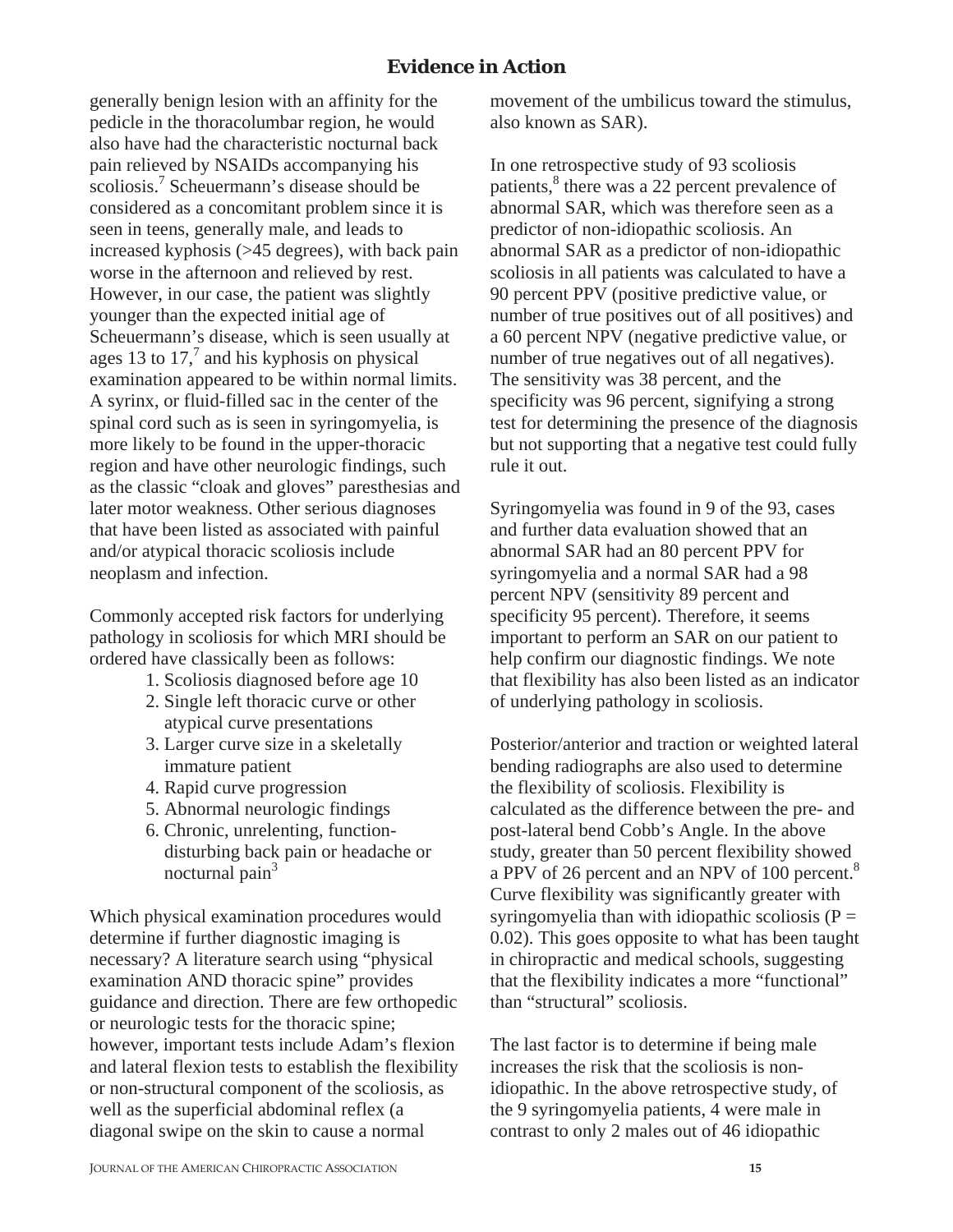scoliosis patients. The calculated relative risk for a male patient to have syringomyelia was 6.5 (CI 2.4-18). $8$  The confidence interval (CI) is generally calculated as a 95 percent CI, meaning that 95 percent of the time, the mean will fall within the interval listed. The interval in this case is 2.4 to 18. When there are only a few patients in a study, it is intuitively not as good or robust a study as one with many patients. In this case, the increased risk of having syringomyelia for a male patient may be as low as 2.4 but perhaps as much as 18 times higher. This is a statistically significant result because if a 95 percent CI runs from a negative number to a positive number, it would indicate that the results are not significant.

What should we recommend to the parents? According to current studies, the chance of a more serious underlying cause of scoliosis is not likely. However, if certain factors are combined, the importance of performing tests to rule out an underlying pathology increases. A 2010 article found that further investigation with MRI should be used to rule out neural axis abnormality (e.g., syringomyelia or Arnold-Chiari 1 malformation) if the scoliosis doesn't fit the norm.<sup>9</sup>

In this case, there were 3 factors: left scoliosis, male, and pain. This study also stated that the larger the curve of Cobb's angle, the greater the chance the scoliosis would be secondary to a neural axis abnormality. A second article attempted to establish a prognostic model to answer the question whether to MRI or not by reviewing the medical records of 1,206 patients diagnosed with idiopathic scoliosis to determine the presence of risk factors for underlying pathologies.

The study found 72 of the 1,206 patients had one or more of the risk factors. Of these 72 patients, 11 (15 percent) had abnormal MRIs and 16 (22 percent) had left curves and 4 had abnormal MRI. Pain was reported in 13 (18 percent), all of which had normal MRI findings. The most clinically significant of all were the 11 of the 72 patients (15 percent) with an abnormal superficial abdominal reflex (SAR). Of those, 5 had abnormal MRIs. The authors concluded that

physical examination should evaluate neurologic abnormalities (SAR, cranial reflexes [e.g., gag reflex], and spinal reflexes). Pain, left thoracic curve (or other atypical curve), initial diagnosis at a young age, and rapid curve progression alone are not as much of a concern as when in combination. And neurologic abnormalities along with large curve size showed the highest chance that MRI would detect an underlying pathology.<sup>3</sup>

In our patient, I recommended further work-up of the scoliosis. I considered a full-spine x-ray, preferably digital, to allow me to focus on the image as well as to invert the image to a "negative" image, offering a second view to help reveal hidden findings. Radiographs are best at viewing structures containing minerals (bone, calcium deposits) but are less effective for viewing pathologies of soft tissue. This suggests that even with a seemingly normal or negative xray, the search should not stop.

Scintigraphy (bone scan) is the suggested imaging method to reveal osteoid osteomas because they are richly vascularized, causing a better radionuclide uptake. The more metabolically active the areas (as in fractures, infections, and blastic tumors), the higher the accumulation of the radionuclide on the bone scan.<sup>10</sup> Scintigraphy is therefore more sensitive than it is specific in that if a lesion showed up directly where the boy's complaint was, it truly does suggest a non-idiopathic scoliosis cause, which would require further evaluation. A bone scan does not give a clear view of the lesion but simply proves the existence of a metabolically active lesion.

In an ideal world with endless funding and medical facility availability, an MRI would be the ideal follow-up imaging technique because of its ability to reveal not only soft tissue but also many bony lesions displayed in 3 dimensions (sagittal, coronal, and horizontal planes). One may ask first, though, what is the chance that an MRI will reveal an abnormality in an otherwise asymptomatic thoracic spine?